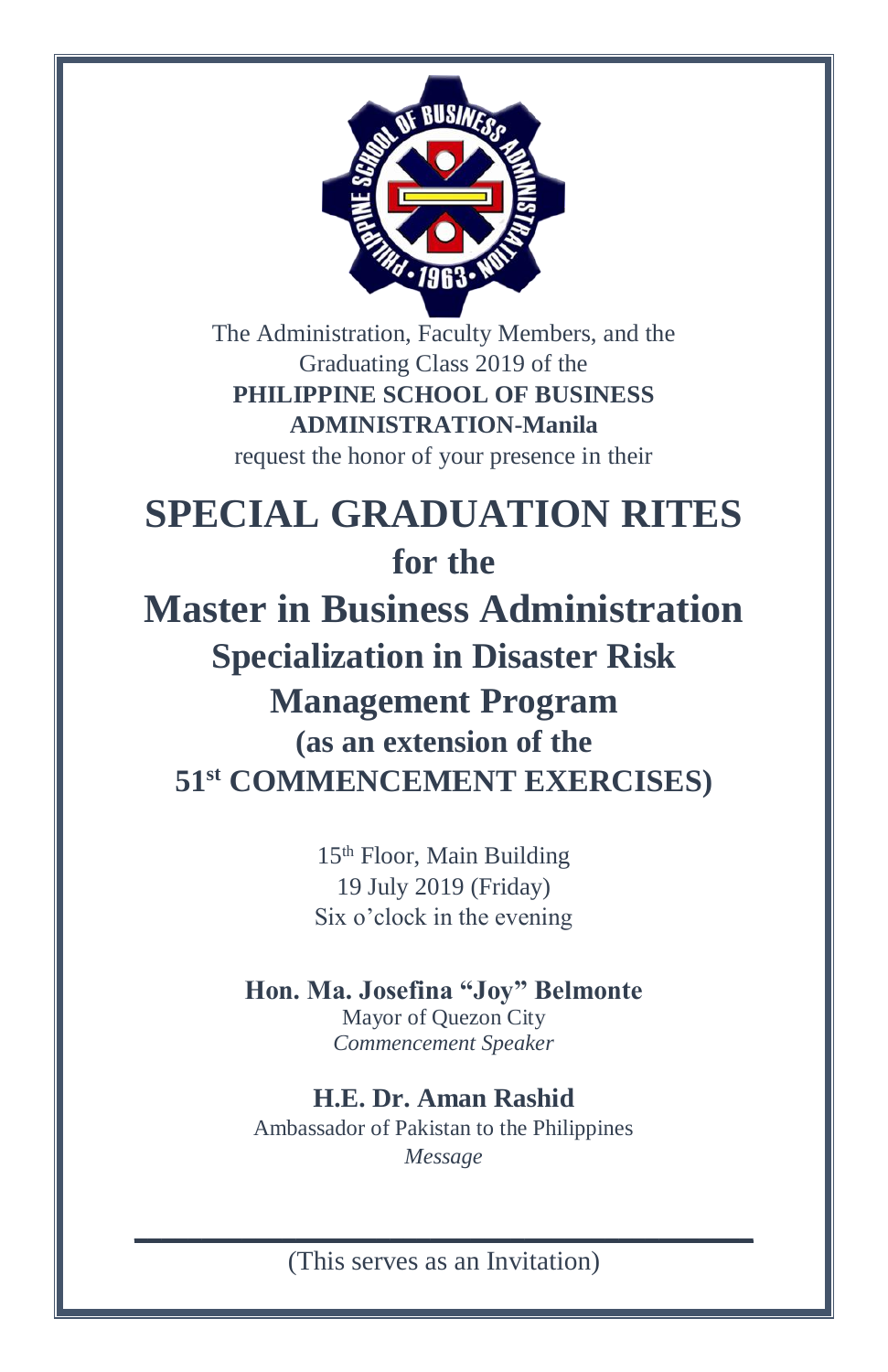#### **P R O G R A M M E**

| Ι.  | <b>Invocation &amp;</b><br><b>Philippine National Anthem</b>                                                   | Mr. Ernie M. Lopez<br>Senior System Analyst                                                                                      |
|-----|----------------------------------------------------------------------------------------------------------------|----------------------------------------------------------------------------------------------------------------------------------|
| П.  | <b>Presentation of the Graduates</b>                                                                           | Dr. Tabassam Raza<br><b>GSB</b> Associate Dean                                                                                   |
| Ш.  | <b>Conferment of Degrees</b>                                                                                   | Dr. Jose F. Peralta<br>President                                                                                                 |
| IV. | <b>Message to the Graduates</b>                                                                                | Dr. Jose F. Peralta<br>President                                                                                                 |
| V.  | <b>Introduction of the Guest Speaker</b>                                                                       | Dr. Tabassam Raza<br><b>GSB</b> Associate Dean                                                                                   |
| VI. | <b>Commencement Address</b>                                                                                    | Hon. Ma. Josefina "Joy" Belmonte<br>Mayor of Quezon City                                                                         |
|     | <b>VII.</b> Introduction of the Guest                                                                          | Dr. Leonardo C. Medina Jr.<br><b>GSB</b> Faculty                                                                                 |
|     | <b>VIII.</b> Message                                                                                           | H.E. Dr. Aman Rashid<br>Ambassador of Pakistan to the Philippines                                                                |
| IX. | <b>Message from OCDRO</b>                                                                                      | Romulo M. Cabantac Jr.<br>Regional Director, OCDRO NCR<br>Mr. Marlon Henson S. Obligado<br>Plans and Programs Officer, OCDRO NCR |
| Х.  | <b>Distribution of Pioneering Medals</b><br>& Awarding of Academic Honors<br>to the Graduating Students        | Dr. Jose F. Peralta<br>President<br>Dr. Tabassam Raza<br><b>GSB</b> Associate Dean                                               |
| XI. | <b>Distribution of Pioneering Medals</b><br>to the Faculty and Staff                                           | Dr. Jose F. Peralta<br>President<br>Hon. Ma. Josefina "Joy" Belmonte<br>Mayor of Quezon City                                     |
|     | <b>XII.</b> Valedictory Address                                                                                | Arch. Pedro P. Rodriguez Jr.<br>MBA-DRM Graduating Class of 2019                                                                 |
|     | <b>XIII.</b> Response of the Graduates and<br><b>Submission of the Thesis to the</b><br><b>Hon. City Mayor</b> | Mr. Jonathan E. Africa<br>MBA-DRM Graduating Class of 2019                                                                       |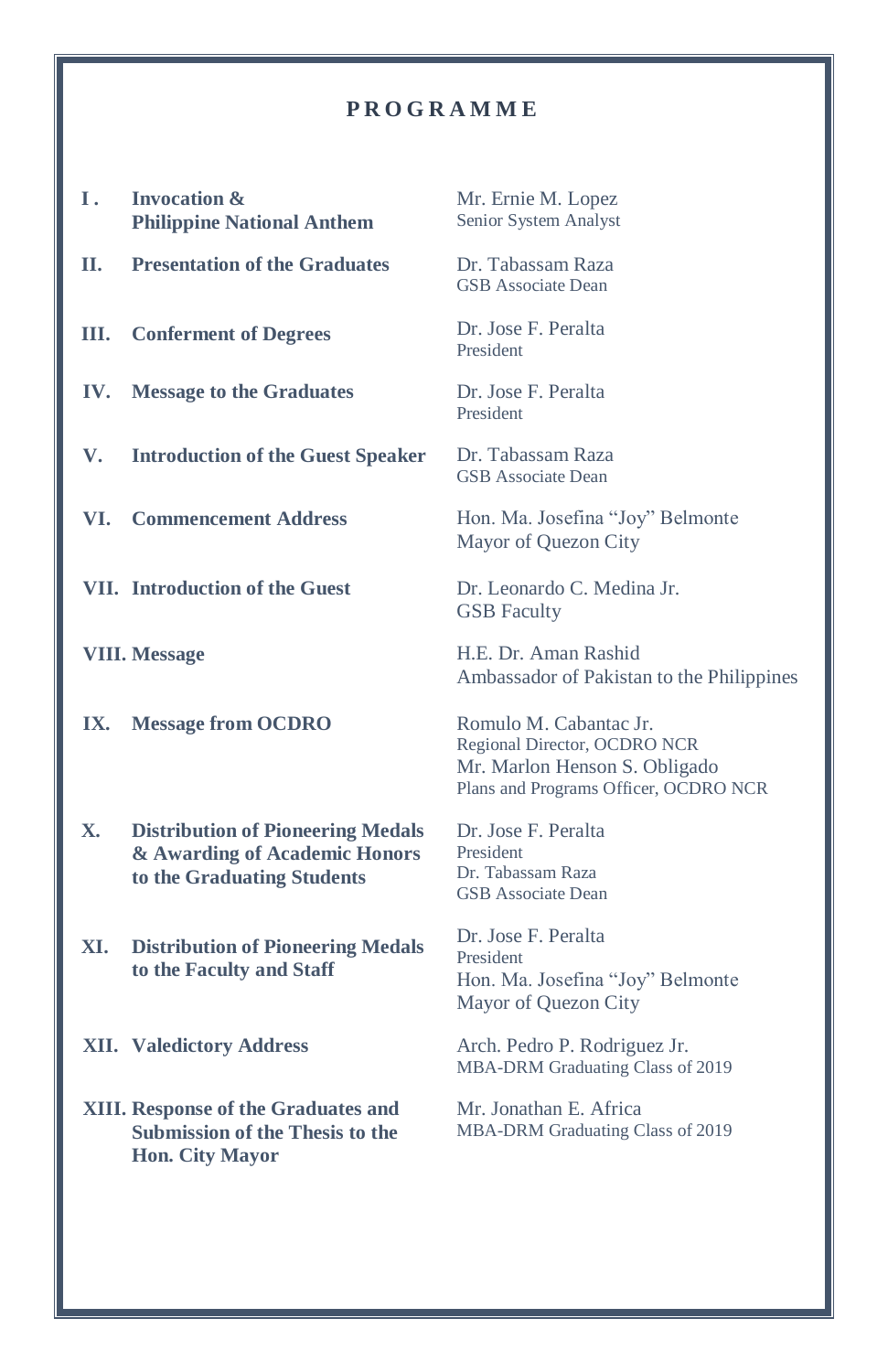**XIV. Induction of Graduates into the Alumni Association**

Mr. Farley D. Areola Assistant Vice President, Subsidiaries Financial Accounting Division, GMA Network, Inc.

XV. Pledge of Loyalty Mr. Paul Michael M. Dungo GSB Alumni President

**XVI. Closing Remarks and call for**  Dr. Tabassam Raza **Dinner**

GSB Associate Dean

**Mr. Ramon Iñigo M. Espinosa** Master of Ceremonies